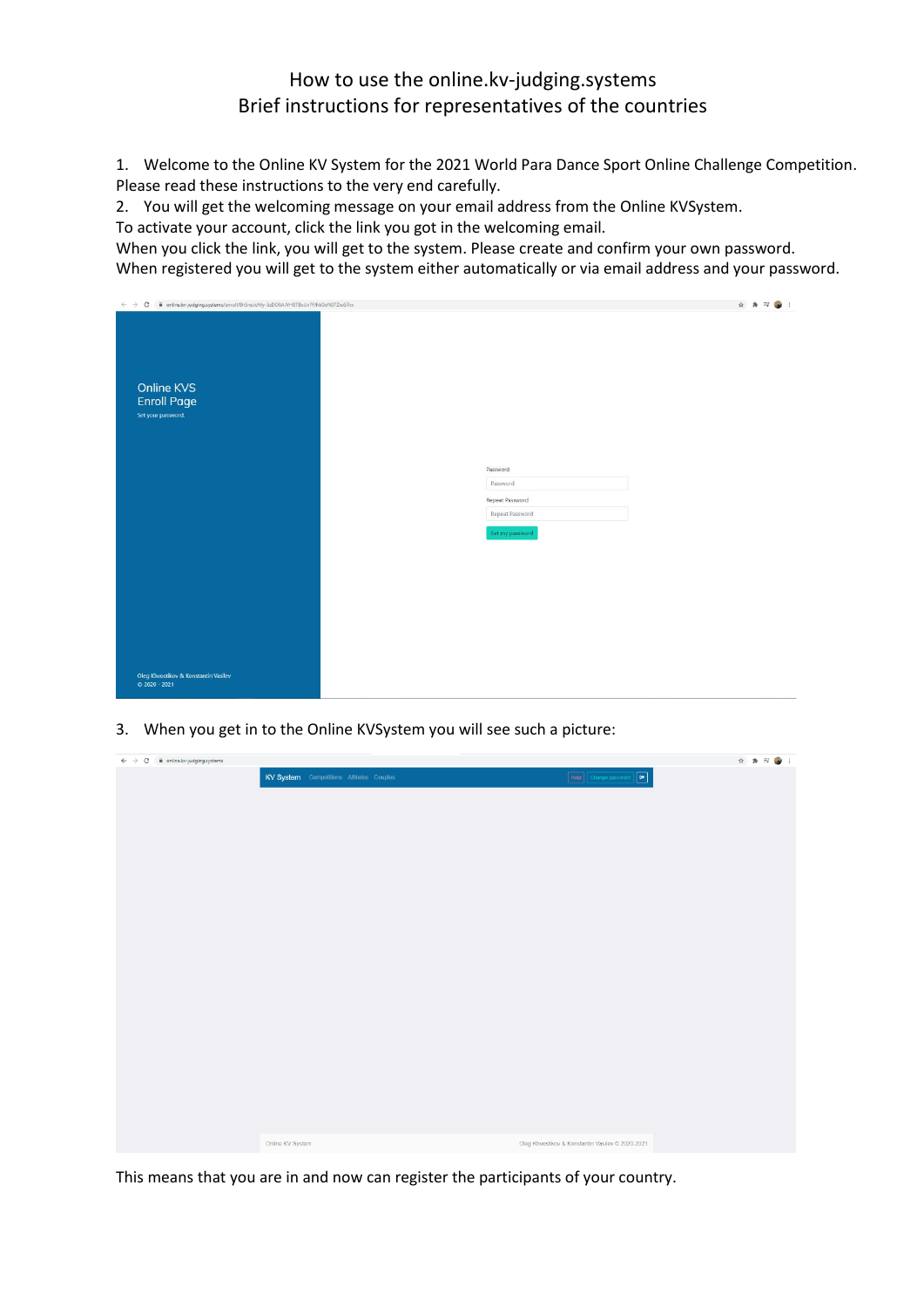4. Click on the word "Athletes" and you will see the list of the licensed athletes for the current year.

| $\leftarrow$ $\rightarrow$ C<br>@ online.kv-judging.systems/agent/athletes |                        |                                                     |               |                    |                        | ☆ ★ ヨ ● | $\ddot{\ddot{\cdot}}$ |
|----------------------------------------------------------------------------|------------------------|-----------------------------------------------------|---------------|--------------------|------------------------|---------|-----------------------|
|                                                                            | Athletes               | KV System Competitions Athletes Couples New Couples |               |                    | Help Change password 0 |         | Ĥ                     |
|                                                                            | <b>SDMS</b>            | <b>Given Name / Family Name</b>                     | Gender/Birth  | Sport              | <b>Status</b>          |         |                       |
|                                                                            | $10^{10}$ $\mu$ $\sim$ | Sergery<br>Automak                                  | Man<br>1981   | Class 2            | Active                 |         |                       |
|                                                                            | 4557                   | sterezhin.<br>CeSmakelo                             | Woman<br>1971 | Class <sub>2</sub> | Active                 |         |                       |
|                                                                            | 实时能                    | Palau<br>Seguyakan                                  | Woman<br>1983 | Standing           | Active                 |         |                       |
|                                                                            | 42504                  | <b>Space</b><br>Deplydate                           | Man<br>1986   | Class 1            | Active                 |         |                       |
|                                                                            | 27852                  | <b>RESE</b><br><b>Converted</b>                     | Woman<br>1989 | Class 1            | Active                 |         |                       |
|                                                                            | 18820                  | Napolita<br>Geneva                                  | Woman<br>1993 | Class 2            | Active                 |         |                       |
|                                                                            | 54122                  | <b>Nischer</b><br>(Licen)                           | Man<br>1995   | Standing           | Active                 |         |                       |
|                                                                            | 4559                   | Etholiota -<br>Geignbang                            | Woman<br>1999 | Standing           | Active                 |         |                       |
|                                                                            | 16280                  | plentylen.<br>Consphered                            | Woman<br>1979 | Class 2            | Active                 |         |                       |
|                                                                            | 10604                  | 10s<br>Geargi                                       | Man<br>2005   | Class 2            | Active                 |         |                       |
|                                                                            | 70340                  | STRINGS<br>Kateristicma.                            | Woman<br>1980 | Standing           | Active                 |         |                       |
|                                                                            | $-0.3334$              | <b>USAS</b><br><b>Kenschland</b>                    | Woman<br>1990 | Class 1            | Active                 |         |                       |
|                                                                            | 43727                  | Asset                                               | Woman         | Class 2            | Active                 |         | $\check{}$            |

5. Click on the word "Couples" and you will see the list of the couples presented in the World Ranking List. If you do not see the couple in the list or you have to register the new couple, please click on the word "New Couples".

| $\leftarrow$ $\rightarrow$ $\left<$ $\uparrow$ $\right $ at relativistic experimental experiments. |                                                   |                      |                                                                       | $\mathbf{x} \times \mathbf{x} \times \mathbf{0} +$ | $\psi \rightarrow 0$ is ontallo-company temperature (incoherence |                                                   |                     |                                                                                             | $\mathcal{R} \Rightarrow \mathcal{R} \Rightarrow \mathbf{Q} \Rightarrow \mathbf{Q} \Rightarrow \mathbf{Q} \Rightarrow \mathbf{Q} \Rightarrow \mathbf{Q} \Rightarrow \mathbf{Q} \Rightarrow \mathbf{Q} \Rightarrow \mathbf{Q} \Rightarrow \mathbf{Q} \Rightarrow \mathbf{Q} \Rightarrow \mathbf{Q} \Rightarrow \mathbf{Q} \Rightarrow \mathbf{Q} \Rightarrow \mathbf{Q} \Rightarrow \mathbf{Q} \Rightarrow \mathbf{Q} \Rightarrow \mathbf{Q} \Rightarrow \mathbf{Q} \Rightarrow \mathbf{Q} \Rightarrow \mathbf{Q} \Rightarrow \mathbf{Q} \Rightarrow \mathbf{Q} \Rightarrow \mathbf{Q} \Rightarrow \mathbf{Q} \Rightarrow \mathbf{Q} \Rightarrow \mathbf{$ |
|----------------------------------------------------------------------------------------------------|---------------------------------------------------|----------------------|-----------------------------------------------------------------------|----------------------------------------------------|------------------------------------------------------------------|---------------------------------------------------|---------------------|---------------------------------------------------------------------------------------------|-----------------------------------------------------------------------------------------------------------------------------------------------------------------------------------------------------------------------------------------------------------------------------------------------------------------------------------------------------------------------------------------------------------------------------------------------------------------------------------------------------------------------------------------------------------------------------------------------------------------------------------------------------------|
|                                                                                                    | KV System Consistent Attition Couples New Couples |                      | $\boxed{\text{min}}\left[\text{range process}\right]\boxed{\text{0}}$ |                                                    |                                                                  | KV System Corpolices: Alleber Corplex New Corplex |                     | $\left\Vert \log\right\Vert$ (interaction $\left\Vert \left. \mathbf{B}\right. \right\Vert$ |                                                                                                                                                                                                                                                                                                                                                                                                                                                                                                                                                                                                                                                           |
|                                                                                                    | Couples                                           |                      |                                                                       |                                                    |                                                                  | New couples                                       |                     | Add couple                                                                                  |                                                                                                                                                                                                                                                                                                                                                                                                                                                                                                                                                                                                                                                           |
|                                                                                                    | African                                           | <b>Type</b><br>Sport |                                                                       |                                                    |                                                                  |                                                   | There is no couples |                                                                                             |                                                                                                                                                                                                                                                                                                                                                                                                                                                                                                                                                                                                                                                           |
|                                                                                                    | <b>Several Store</b><br>instructional and         | Class 2<br>Combi     |                                                                       |                                                    |                                                                  |                                                   |                     |                                                                                             |                                                                                                                                                                                                                                                                                                                                                                                                                                                                                                                                                                                                                                                           |
|                                                                                                    | Northernes<br>Decisional                          | Class 1<br>Cuo       |                                                                       |                                                    |                                                                  |                                                   |                     |                                                                                             |                                                                                                                                                                                                                                                                                                                                                                                                                                                                                                                                                                                                                                                           |
|                                                                                                    | sensibilities.<br><b>Golden Street</b>            | Class 2<br>Combi     |                                                                       |                                                    |                                                                  |                                                   |                     |                                                                                             |                                                                                                                                                                                                                                                                                                                                                                                                                                                                                                                                                                                                                                                           |
|                                                                                                    | ImeZeretos<br>THE CONTRACT                        | Class 1<br>Cup       |                                                                       |                                                    |                                                                  |                                                   |                     |                                                                                             |                                                                                                                                                                                                                                                                                                                                                                                                                                                                                                                                                                                                                                                           |
|                                                                                                    |                                                   |                      |                                                                       |                                                    |                                                                  |                                                   |                     |                                                                                             |                                                                                                                                                                                                                                                                                                                                                                                                                                                                                                                                                                                                                                                           |
|                                                                                                    | Call on RV Saylers                                |                      | Died Khandikas & Koreberini Verleg G 2020-2021                        |                                                    |                                                                  | Drive IV Sydney                                   |                     | This Photo Roy & Kansler In Stecher R 2020 2121                                             |                                                                                                                                                                                                                                                                                                                                                                                                                                                                                                                                                                                                                                                           |

6. At the page "New Couples" click on the "Add couple" button and you will manage to add the new couple manually from the list of the licensed athletes.

| $\psi \rightarrow -0$ . It criteriously respectively enhancement |                                                     |                                                   | $\mathbf{u} \cdot \mathbf{a} = \mathbf{0} + \mathbf{0}$<br>$\Phi \to \mathbf{G}$ , a substrate polynomial synthesis policy |                                                     |       |       |                                                 | $\begin{array}{ccccccccccccc} \alpha & \mathbf{a} & \mathbf{v} & \mathbf{q} & \mathbf{c} \end{array}$ |
|------------------------------------------------------------------|-----------------------------------------------------|---------------------------------------------------|----------------------------------------------------------------------------------------------------------------------------|-----------------------------------------------------|-------|-------|-------------------------------------------------|-------------------------------------------------------------------------------------------------------|
|                                                                  | KV System<br>Adding couple                          |                                                   |                                                                                                                            | KV System Competitions Athletes Couples New Couples |       |       | 叵<br><b>THE ORIGINAL</b>                        |                                                                                                       |
|                                                                  | New cou<br>O Genti<br>Tipo<br>O Day                 | dd couch                                          |                                                                                                                            | New couples                                         |       |       | Monge                                           |                                                                                                       |
|                                                                  |                                                     |                                                   |                                                                                                                            | Addition                                            | dport | Type  | Actions                                         |                                                                                                       |
|                                                                  | $O$ NA<br>_<br>Sport Class<br>O ISSN 3<br>$O$ Gos 2 |                                                   |                                                                                                                            | <b>Distances</b><br>Conduct Manager                 | Gos 1 | Conte | $\mathbf{r}$                                    |                                                                                                       |
|                                                                  | Attince I                                           | Attack 2                                          |                                                                                                                            |                                                     |       |       |                                                 |                                                                                                       |
|                                                                  | <b>Infallection</b><br>$\sim$                       | development.<br>$\sim$                            |                                                                                                                            |                                                     |       |       |                                                 |                                                                                                       |
|                                                                  | Department                                          |                                                   |                                                                                                                            |                                                     |       |       |                                                 |                                                                                                       |
|                                                                  | <b>INVESTIGATION</b><br><b>Bendington</b>           | $\mathbf{AdS} = \mathbf{G} \mathbf{m} \mathbf{m}$ |                                                                                                                            |                                                     |       |       |                                                 |                                                                                                       |
|                                                                  | Society's                                           |                                                   |                                                                                                                            |                                                     |       |       |                                                 |                                                                                                       |
|                                                                  | <b>RADERAC</b>                                      |                                                   |                                                                                                                            |                                                     |       |       |                                                 |                                                                                                       |
|                                                                  | David Health                                        |                                                   |                                                                                                                            |                                                     |       |       |                                                 |                                                                                                       |
|                                                                  | <b>TEMPESTER</b>                                    |                                                   |                                                                                                                            |                                                     |       |       |                                                 |                                                                                                       |
|                                                                  |                                                     |                                                   |                                                                                                                            |                                                     |       |       |                                                 |                                                                                                       |
|                                                                  |                                                     |                                                   |                                                                                                                            |                                                     |       |       |                                                 |                                                                                                       |
|                                                                  |                                                     |                                                   |                                                                                                                            |                                                     |       |       |                                                 |                                                                                                       |
|                                                                  |                                                     |                                                   |                                                                                                                            |                                                     |       |       |                                                 |                                                                                                       |
|                                                                  |                                                     |                                                   |                                                                                                                            |                                                     |       |       |                                                 |                                                                                                       |
|                                                                  |                                                     |                                                   |                                                                                                                            |                                                     |       |       |                                                 |                                                                                                       |
|                                                                  |                                                     |                                                   |                                                                                                                            |                                                     |       |       |                                                 |                                                                                                       |
|                                                                  | Области Яронии                                      | Chip (Chandriew & Hamshelm Vacino St 2018-2021)   |                                                                                                                            | Crane Kellipders                                    |       |       | They Knocklass & Transactic Vedex (5 2008 2051) |                                                                                                       |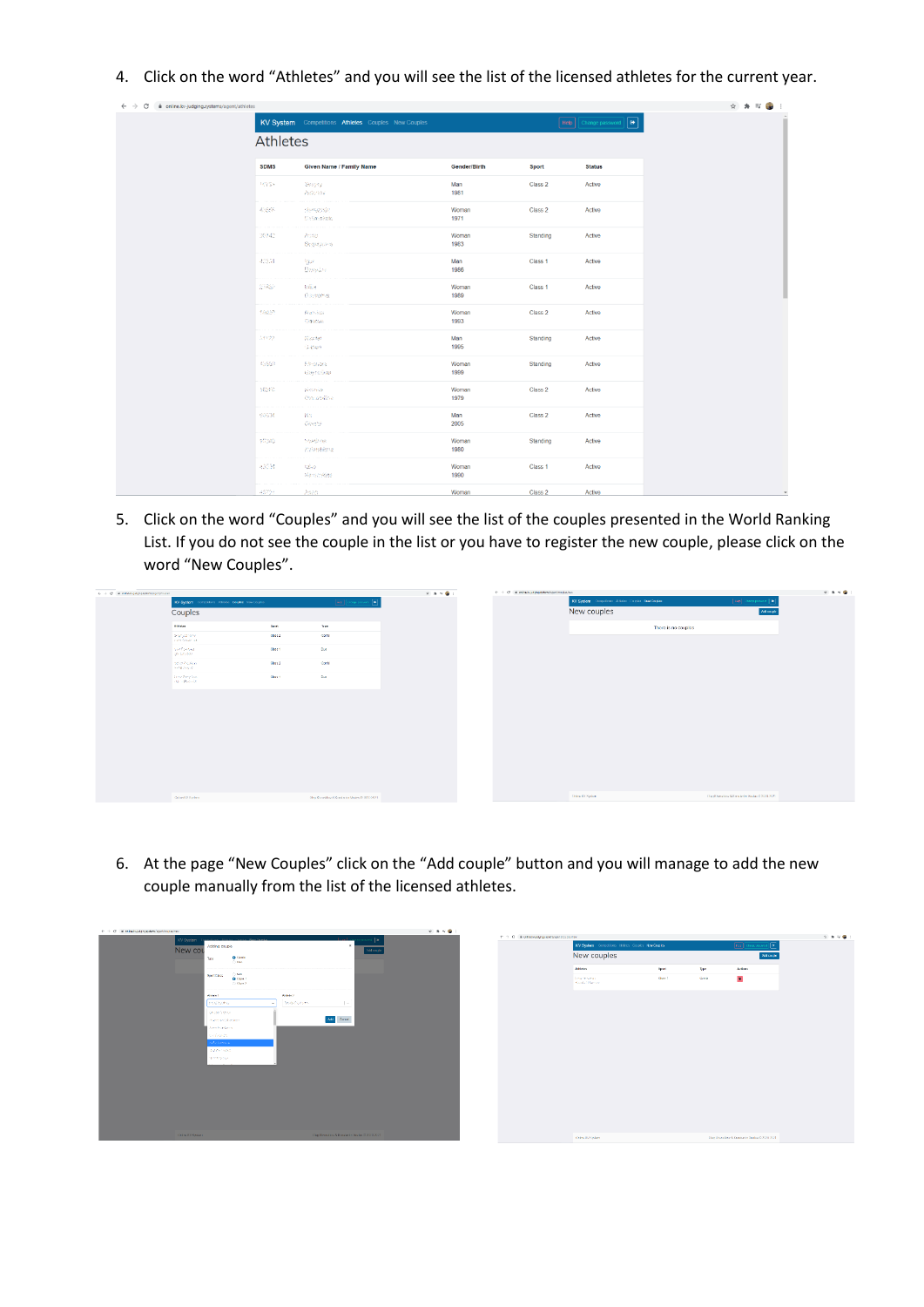7. Click on the word "Competitions" and you will see the name of the competition with opened Registration status.

| $\leftarrow$ $\rightarrow$ $\mathbf{C}$ $\parallel$ is online.kv-judging.systems/collecting |                  |                                         |        |                       |                                                  | ☆ ★ 可● : |
|---------------------------------------------------------------------------------------------|------------------|-----------------------------------------|--------|-----------------------|--------------------------------------------------|----------|
|                                                                                             |                  | KV System Competitions Athletes Couples |        |                       | Help Change password   B                         |          |
|                                                                                             | Championships    |                                         |        |                       |                                                  |          |
|                                                                                             | Name             | Start/End                               | Mode   | <b>Actions</b>        |                                                  |          |
|                                                                                             | Test             | 01.09.2021<br>17.10.2021                | Online | Register participants |                                                  |          |
|                                                                                             |                  |                                         |        |                       |                                                  |          |
|                                                                                             |                  |                                         |        |                       |                                                  |          |
|                                                                                             |                  |                                         |        |                       |                                                  |          |
|                                                                                             |                  |                                         |        |                       |                                                  |          |
|                                                                                             |                  |                                         |        |                       |                                                  |          |
|                                                                                             |                  |                                         |        |                       |                                                  |          |
|                                                                                             |                  |                                         |        |                       |                                                  |          |
|                                                                                             |                  |                                         |        |                       |                                                  |          |
|                                                                                             |                  |                                         |        |                       |                                                  |          |
|                                                                                             |                  |                                         |        |                       |                                                  |          |
|                                                                                             |                  |                                         |        |                       |                                                  |          |
| https://online.kv-judging.systems/collecting                                                | Online KV System |                                         |        |                       | Oleg Khvostikov & Konstantin Vasilev © 2020-2021 |          |

8. When you click the "Register participants" button you will get to the page where you find two options: "Add Couple participant" – this button is for Combi and Duo events registration "Add participant" – this button is for Single events registration.

Just an example of what you will see by adding participants for online competitions:

| $\leftarrow$ $\rightarrow$ C<br>nine.kv-judging.systems/collecting/BaQZtCrywGJ8nxD89/participants |                                                  |                                             |               |       |                                                     | ☆ ★ ヨ● : |  |
|---------------------------------------------------------------------------------------------------|--------------------------------------------------|---------------------------------------------|---------------|-------|-----------------------------------------------------|----------|--|
|                                                                                                   |                                                  | KV System Competitions Athletes Couples     |               |       | Help Change password [ Co                           |          |  |
|                                                                                                   | Participants                                     |                                             |               |       | <b>21 Add Couple participant</b><br>Add participant |          |  |
|                                                                                                   | <b>Athlete/Couple</b>                            | Event                                       | <b>Status</b> | Ready | <b>Actions</b>                                      |          |  |
|                                                                                                   | Norshe Galleya                                   | Women's Single Conventional program Class 2 | New           | 5/5   | <b>B</b> Upload videos v                            |          |  |
|                                                                                                   | Electrical Gayantical<br><b>They Visianowide</b> | Combi Latin program Class 1                 | New           | 0/5   | <b>B</b> Upload videos v                            |          |  |
|                                                                                                   | Gentin sey trilubils.<br>Money Green             | Combi Latin program Class 2                 | New           | 0/5   | <b>B</b> Upload videos v                            |          |  |
|                                                                                                   | Sia Clocke                                       | Men's Single Conventional program Class 2   | Submitted     | 5/5   | <b>In</b> View videos                               |          |  |
|                                                                                                   | Service Co.                                      | Men's Single Freestyle program Class 2      | New           | 0/1   | <b>B</b> Upload videos<br>$\times$ F                |          |  |
|                                                                                                   | Alsa Smeinstei                                   | Women's Single Conventional program Class 2 | <b>New</b>    | 0/5   | <b>B</b> Upload videos V                            |          |  |
|                                                                                                   | Alice Simplines                                  | Women's Single Freestyle program Class 2    | New           | 0/1   | <b>B</b> Upload videos v                            |          |  |
|                                                                                                   | Galler Totalborn                                 | Women's Single Freestyle program Class 2    | New           | 0/1   | ■ Upload videos √ ■                                 |          |  |
|                                                                                                   | paile Rurechillers.<br>TROBA SILLY               | Combi Latin program Class 1                 | New           | 0/5   | <b>B</b> Upload videos v                            |          |  |
|                                                                                                   |                                                  |                                             |               |       |                                                     |          |  |
|                                                                                                   |                                                  |                                             |               |       |                                                     |          |  |
|                                                                                                   |                                                  |                                             |               |       |                                                     |          |  |
|                                                                                                   |                                                  |                                             |               |       |                                                     |          |  |
|                                                                                                   | Online KV System                                 |                                             |               |       | Oleg Khvostikov & Konstantin Vasilev © 2020-2021    |          |  |

9. When clicking the "Add participant" button you will get to the list of the licensed athletes in accordance with the IPC Data Base. By scrolling down the list, please choose athletes you would like to register to the competition one by one.

**Important!** In case you would like to register a new athlete to the competition, it is necessary to pass IPC Athlete Registration and Licensing Programme:

<https://www.paralympic.org/dance-sport/documents>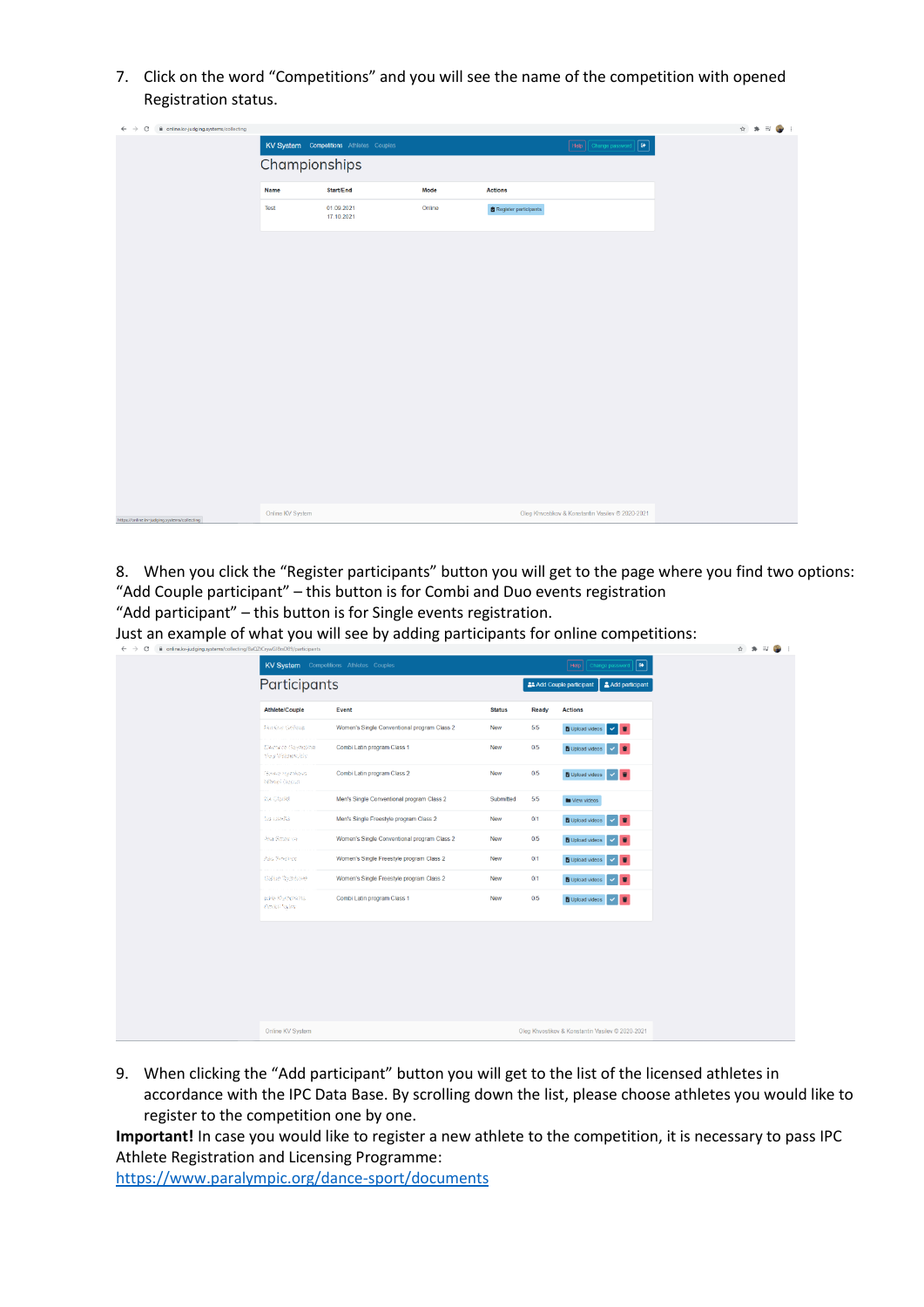

| KV System                                          |                |                                                                                              |                  |                  | 同                                             |
|----------------------------------------------------|----------------|----------------------------------------------------------------------------------------------|------------------|------------------|-----------------------------------------------|
| Participo                                          | Adding request |                                                                                              |                  |                  | $\boldsymbol{\varkappa}$<br>Andd part : point |
| <b>AdvisionDougle</b>                              | Metopan:       | At Artical Monical Car.                                                                      |                  |                  | 1.10                                          |
| <b>SHOW 1776</b>                                   | <b>Cycrit</b>  | Warranty Single Committee at property Chang 2, w<br>Vereins this principle alogram class 2 x |                  |                  | 12 F<br>$x -$                                 |
| <b>Printed Business Printed</b><br>Utility certain |                | Warner's Single Conventional program foes:                                                   |                  |                  | 123                                           |
| <b>DITTLING FINE</b><br>$20.47 - 24.4$             |                |                                                                                              |                  |                  | 82 E<br>Cancel<br>Add.                        |
| <b>DE REDUC</b>                                    |                | Man's Single Conventional program Class 2                                                    | <b>Supmitted</b> | -95              | <b>BOSSANISM</b>                              |
| ture to                                            |                | Mark Single Freestyle pagean Class 2                                                         | Now              | O1               | Billingson V B                                |
| <b>SPAINTING</b>                                   |                | When the Einster Europe Hand program Electron                                                | New              | O <sub>2</sub>   | <b>Bitten anne</b>                            |
| <b>FRIDAY</b>                                      |                | Women's target in constitutions and send 2.                                                  | <b>FACIV</b>     | $Q$ <sub>1</sub> | Boomson, V. E.                                |
| STRANGE ROOM                                       |                | Warren's Single Presents program Class 2                                                     | Nov.             | Q <sub>1</sub>   | Bitminne 2 1                                  |
| <b>DOWNERS</b><br><b>Carming</b>                   |                | Сина типлинова Омк т                                                                         | New.             | <b>CS</b>        | <b>Billion</b> V T                            |
|                                                    |                |                                                                                              |                  |                  |                                               |
| D'910 KW System                                    |                |                                                                                              |                  |                  | Origination & National Vestion Distance       |

10. When clicking the "Add Couple participant" button you will get to the list of the couples in accordance with the World Ranking List. By scrolling down the list, please choose couples you would like to register to the competition one by one.

| Participe                                                                                                                                                                                                    |                     |                                                 |              |             | <b>A</b> AM ISSUED OF      |  |  | <b>Particip</b>                              |                                              |                              |
|--------------------------------------------------------------------------------------------------------------------------------------------------------------------------------------------------------------|---------------------|-------------------------------------------------|--------------|-------------|----------------------------|--|--|----------------------------------------------|----------------------------------------------|------------------------------|
| AB lot Couple                                                                                                                                                                                                | Participant         | salect participant                              |              |             | $\frac{1}{2}$              |  |  | <b>Attiets Couple</b>                        | De liquer                                    | <b>Companies des Faunes</b>  |
| The anti- Tags                                                                                                                                                                                               |                     | an integration can become                       |              |             | 8 - El                     |  |  | <b>Networkbase</b>                           | tyest                                        | Contribute account Chara 2 a |
|                                                                                                                                                                                                              |                     | fridays as a primer                             |              |             |                            |  |  |                                              |                                              |                              |
| For self-con-<br><b>Baylor Man</b>                                                                                                                                                                           |                     | Mrs Symphies, de de Symp<br>SURFACES/PERSON/RWY |              |             | <b>BEE</b>                 |  |  | <b>State Countries</b><br><b>DESCRIPTION</b> |                                              | Darold Left's pungeon New    |
| <b>ARANGERSY</b>                                                                                                                                                                                             | Carry Later         | the article approval decided                    |              |             | 30 D D                     |  |  | <b>TOMORROW</b>                              |                                              |                              |
| <b>RAILWAY</b>                                                                                                                                                                                               |                     | Welchelburg Smith 450 kw                        |              |             |                            |  |  | <b>SANDAY</b>                                |                                              |                              |
| magazine                                                                                                                                                                                                     | <b>Moris Single</b> | was a more by discour-                          |              |             |                            |  |  | 32 W/D                                       | Aton's Single Consensation program Class 2   |                              |
| 1 steres                                                                                                                                                                                                     |                     | More Small Provided program Class 211           | <b>PESSI</b> | <b>ICIT</b> | <b>Distances C.R.</b>      |  |  | Trailer No.                                  | Mark Sepa Frankling opportunities 2          |                              |
| Contractor                                                                                                                                                                                                   |                     | Werner's Sangle Directories at program Those 2  | News         | 165         | Business 2 E               |  |  | August 20                                    | Wemen's Single Conventional program Class 2  |                              |
| <b>PERSON</b>                                                                                                                                                                                                |                     | Women's Single Prostpre program Class 2         | Now.         | C15         | <b>B</b> teations <b>C</b> |  |  | <b>PACTICALLY</b>                            | Warrent's Ningle Streetsbyle program Cross 9 |                              |
| <b>Carafancos</b>                                                                                                                                                                                            |                     | Woman's Single Proopte's program Class 2        | Now.         | C/E         | <b>BUMMATELLE 2 81</b>     |  |  | <b>SNATISTA</b>                              | Winter's Single Freestyk program Class 2     |                              |
| $\label{eq:2.1} \begin{aligned} \omega\left(1-\mathcal{L}\right)_{\mathcal{F}}\omega_{\mathcal{F}}^{\prime\prime}\left(\mathcal{E}\right)\mathcal{E}_{\mathcal{F}}^{\prime\prime} \end{aligned}$<br>THERE IS |                     | Corris Lein program Care 3                      | <b>Now</b>   | 105         | <b>BUSKASTANIAN DE ET</b>  |  |  | <b>I ASSESSMENT CO.</b><br>COL SHE           | Contribuing program Class 1                  |                              |

11. When ready you can upload videos for each participant. Click the "Upload videos" for the entered participant and you will get to the corresponding page in accordance with the event programme.

|                | - and the product of the context of the context of the context of the context of the context of the context of the context of the context of the context of the context of the context of the context of the context of the co |                                         |                                                   |  |
|----------------|--------------------------------------------------------------------------------------------------------------------------------------------------------------------------------------------------------------------------------|-----------------------------------------|---------------------------------------------------|--|
|                |                                                                                                                                                                                                                                | KV System Competitions Athletes Couples | Help   Change password<br>$\overline{\mathbb{R}}$ |  |
|                |                                                                                                                                                                                                                                | Ekspora Gaynullen - Yury                | Remove Participant                                |  |
|                | Vishneyskiy                                                                                                                                                                                                                    |                                         |                                                   |  |
|                | <b>Competition: Test</b>                                                                                                                                                                                                       |                                         |                                                   |  |
|                |                                                                                                                                                                                                                                | Program: Combi Latin program Class 1    |                                                   |  |
| #              | Dance                                                                                                                                                                                                                          | Filename                                | <b>Actions</b>                                    |  |
| 1              | Samba                                                                                                                                                                                                                          | No file uploaded                        | to Upload a video                                 |  |
| $\overline{2}$ | Cha Cha Cha                                                                                                                                                                                                                    | No file uploaded                        | L Upload a video                                  |  |
| 3              | Rumba                                                                                                                                                                                                                          | No file uploaded                        | L Upload a video                                  |  |
| $\overline{4}$ | Paso Doble                                                                                                                                                                                                                     | No file uploaded                        | L Upload a video                                  |  |
| 5              | Jive                                                                                                                                                                                                                           | No file uploaded                        | L Upload a video                                  |  |
|                |                                                                                                                                                                                                                                |                                         | ✔ Submit Participant                              |  |
|                |                                                                                                                                                                                                                                |                                         |                                                   |  |
|                |                                                                                                                                                                                                                                |                                         |                                                   |  |
|                |                                                                                                                                                                                                                                |                                         |                                                   |  |
|                |                                                                                                                                                                                                                                |                                         |                                                   |  |
|                |                                                                                                                                                                                                                                |                                         |                                                   |  |
|                |                                                                                                                                                                                                                                |                                         |                                                   |  |
|                |                                                                                                                                                                                                                                |                                         |                                                   |  |
|                |                                                                                                                                                                                                                                |                                         |                                                   |  |
|                | Online KV System                                                                                                                                                                                                               |                                         | Oleg Khvostikov & Konstantin Vasilev © 2020-2021  |  |

12. When uploading videos one by one you will see changes happening on the page.

Please, note that you can upload videos only in mp4 format.

It is possible to upload several videos at the same time (not necessary to wait when the previous one is ready).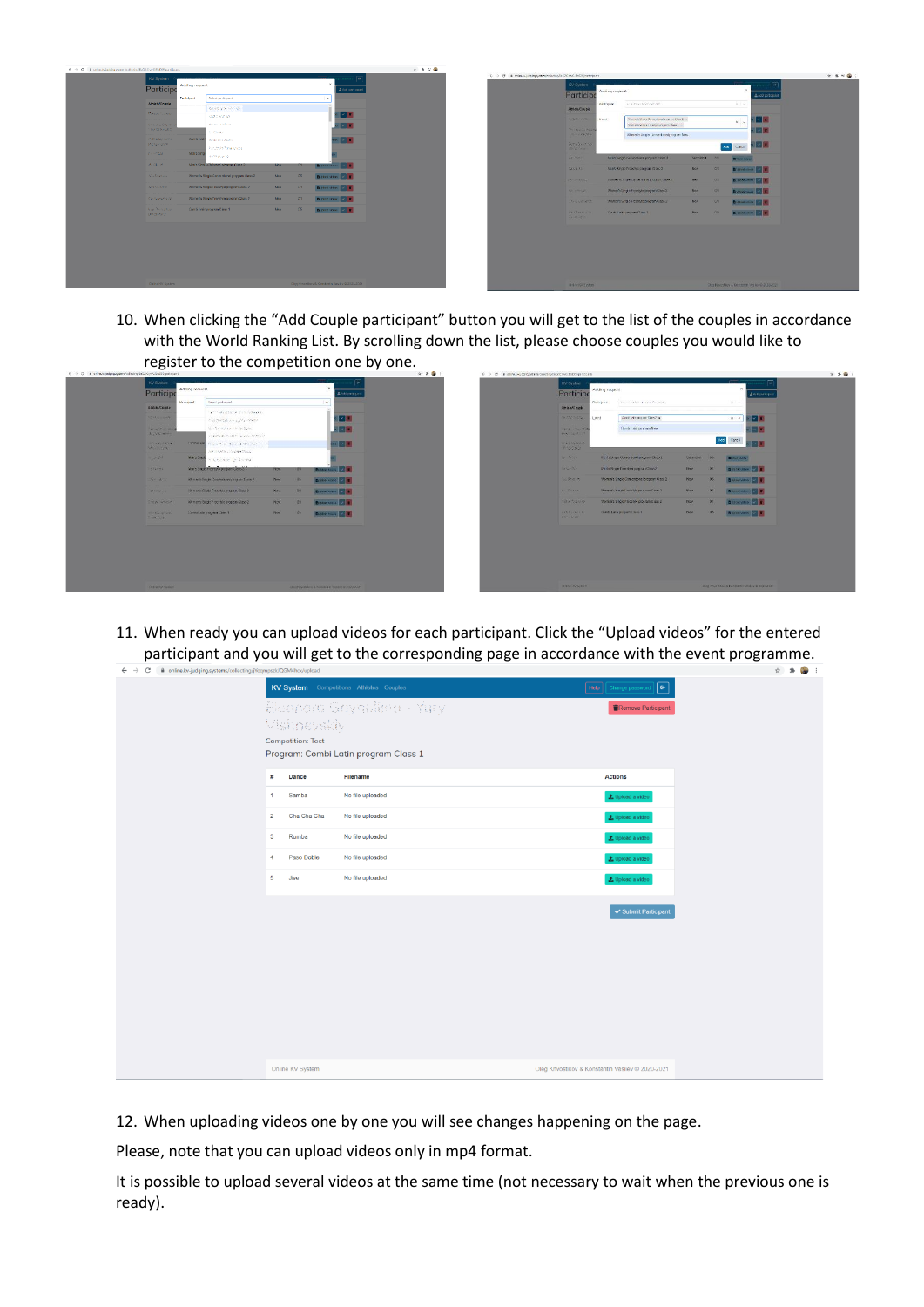| $\leftarrow$ $\rightarrow$ $\mathbf{C}$ a online.kv-judging.systems/collecting/jYoqmpszkJQGM4hcx/upload |                                                                 | ☆ 身                                                   |
|---------------------------------------------------------------------------------------------------------|-----------------------------------------------------------------|-------------------------------------------------------|
|                                                                                                         | KV System Competitions Athletes Couples                         | $\fbox{Heip}\quad{\rm Change\,password}\quad\fbox{G}$ |
|                                                                                                         | Electers Gaynuline - Yery                                       | Remove Participant                                    |
|                                                                                                         | Visianosidy                                                     |                                                       |
|                                                                                                         | <b>Competition: Test</b>                                        |                                                       |
|                                                                                                         | Program: Combi Latin program Class 1                            |                                                       |
|                                                                                                         | Dance<br>Filename<br>#                                          | <b>Actions</b>                                        |
|                                                                                                         | Samba<br>Selvedor Perryaci Mundozo Madroximp4<br>$\blacksquare$ | $\blacksquare$                                        |
|                                                                                                         | $\overline{2}$<br>Cha Cha Cha<br>No file uploaded               | L Upload a video                                      |
|                                                                                                         | Rumba<br>3<br>No file uploaded                                  | L Upload a video                                      |
|                                                                                                         | Paso Doble<br>No file uploaded<br>4                             | L Upload a video                                      |
|                                                                                                         | 5<br>No file uploaded<br>Jive                                   | Lipload a video                                       |
|                                                                                                         |                                                                 | ✔ Submit Participant                                  |
|                                                                                                         |                                                                 |                                                       |
|                                                                                                         |                                                                 |                                                       |
|                                                                                                         |                                                                 |                                                       |
|                                                                                                         |                                                                 |                                                       |
|                                                                                                         |                                                                 |                                                       |
|                                                                                                         |                                                                 |                                                       |
|                                                                                                         |                                                                 |                                                       |
|                                                                                                         |                                                                 |                                                       |
|                                                                                                         | Online KV System                                                | Oleg Khvostikov & Konstantin Vasilev © 2020-2021      |

13. When videos are uploaded, please check if everything is fine with them. It may happen that video was created using an incorrect codec. In this case video will not be displayed correctly.





14. When all videos are uploaded you practically ready to submit the participant. At this stage you still can delete the participant, delete and change videos.